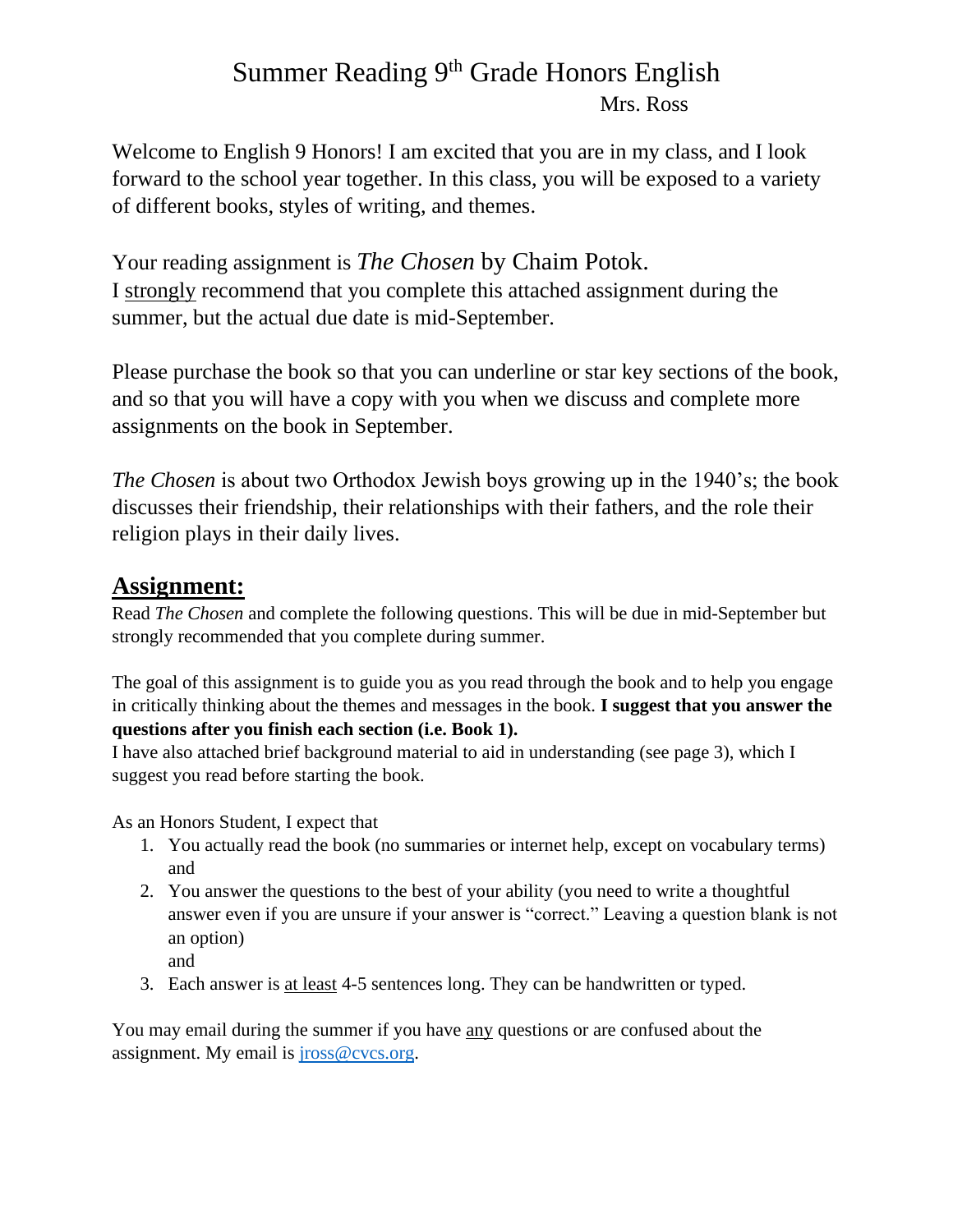## *The Chosen* **Book 1 (Chapters 1-4)**

- 1. A). Explain who Reuven and Danny are and how they meet. B). What do you learn about each character in the chapters 1-4?
- 2. A). What happens to change the relationship between Reuven and Danny? B). How do the boys feel about each other before and after this event?
- 3. A). What is the relationship between Danny and Mr. Malter? B). How does Reuven learn of this relationship and why do you think Potok reveals it to the readers in this way?
- 4. What was your favorite part of Book 1 and why?

### **Book 2 (Chapters 5-12)**

- 1. A). Explain the history that Mr. Malter gives to Reuven about the Hasidim? B). How does this history help Mr. Malter explain Danny's life?
- 2. A). Describe the debates over Talmud between Danny and his father (both the one in Chapter 7 and the one in Chapter 8). B). What emotional and mental impact does it have?
- 3. A). How does Reuven fare when he joins in both Talmud debates (Chap 7-8)? B). What does he think of each experience?
- 4. A). Why would Reb choose to treat his son with silence? B). Can any good come of it? Why/why not?
- 5. What was your favorite part of Book 2 and why?

### **Book 3 (Chapters 13-18)**

- 1. Using Chapters 12 and 13, how does David Malter feel about rebuilding Jewish culture and waiting for the Messiah differ from how Reb Saunders feels about creating a Jewish home in Israel?
- 2. A). Describe Reuven's experience on the Talmud discussion in his college class. B). What is unusual about his response to the Talmud argument? What could it symbolize?
- 3. Explain why Reb raised Danny in silence.
- 4. Do you think Reb Saunders is a good father? Why/why not?
- 5. What was your favorite part of Book 3 and why?

#### **Concluding thoughts (these should be at least 1 solid paragraph each—8-10 sentences):**

- 1. What did you like about the book? Why? Use specific incidents from the story.
- 2. What did you dislike about the book? Why? Use specific incidents from the story.
- 3. What is the theme of the book? Support your answer. Use specific incidents from the story.